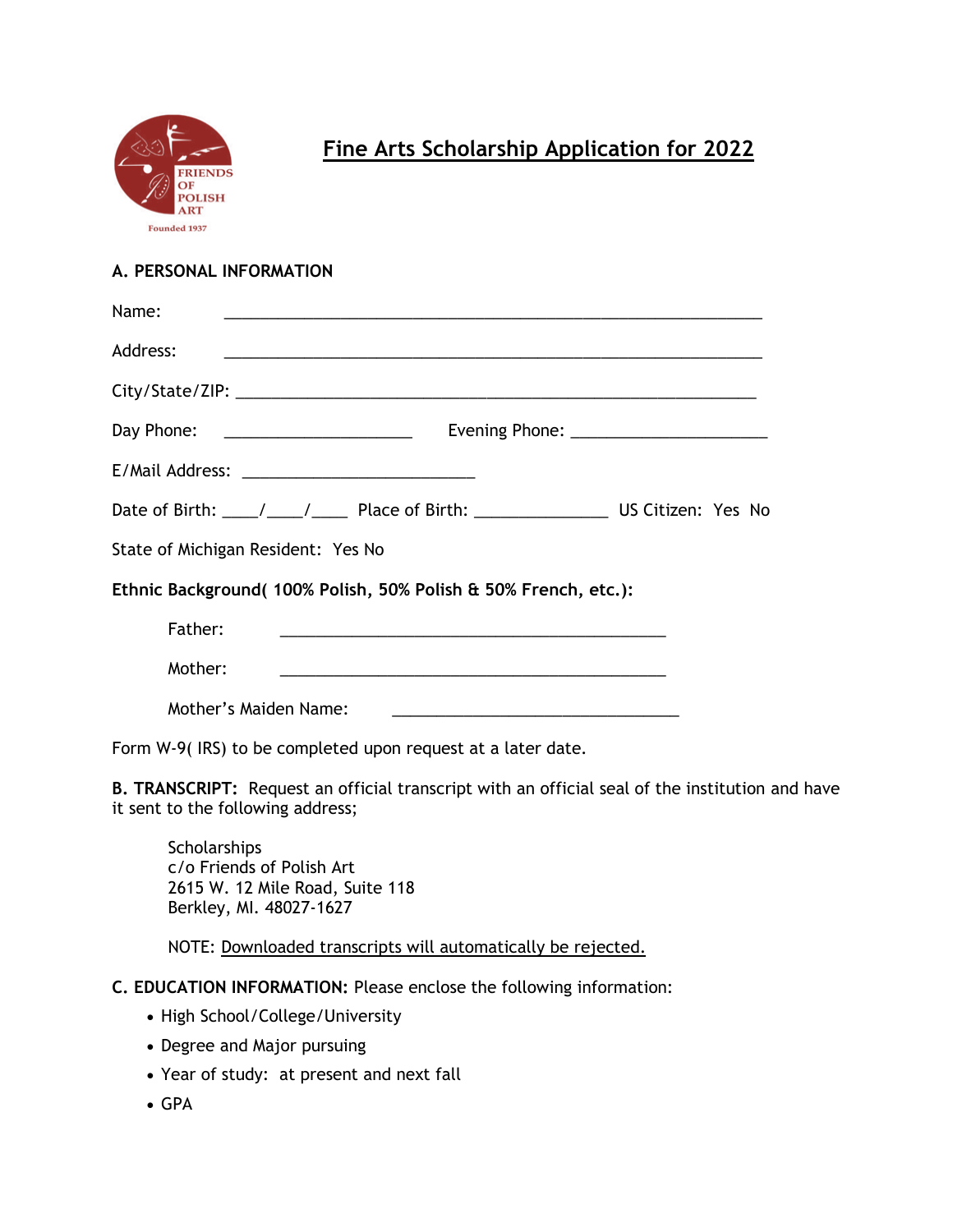### **D. SCHOLASTIC HONORS:**

Please list on a separate sheet of paper, all academic awards and the year they were received. Do not send copies of each of your awards.

## **E. ACTIVITIES:**

On a separate sheet of paper list all school and community activities and positions held. In particular, describe any participation in Polish American activities.

#### **F. REFERENCES:**

Submit at least two (2) letters of recommendation: one from your counselor or from a non-related person who can attest to your character and extra-curricular activities, and a second from a faculty member from your field of study. Recommendations must be on letterhead, signed and written in English.

NOTE: Recommendations must be on letterhead, addressed to the FPA Scholarship Committee, written in English and signed.

### **G. ESSAY:**

Tell us how this scholarship will help you realize your goals and aspirations, how you chose to pursue your education in your field of interest, and who/what inspired you. Essay should be double spaced and between 275 – 300 words.

Note: Please do not mention your financial situation

#### **H. ESSAY( extra credit):**

Write an essay( 100 word minimum) about prominent Polish born bridge builder Rudolf Modrzejewski( Ralph Modjewski).

#### **PLEASE NOTE:**

In order to be eligible for an award, this application with all required documentation must be received no later than April 29, 2022 (faxes not accepted). Winners will be notified on or before May 20, 2022. All awards will be made payable to the recipient and to the institution to which he/she is enrolled. You may apply for only one type of scholarship, the Frank Filipek Scholarship or the Lillian & Chester Mitchell FPA Fine Arts Scholarship. You may not apply for two scholarships in a given year.

Past recipients of the FPA Fine Arts Scholarships and non-Michigan residents are not eligible to apply. The Friends of Polish Art reserves the right to not award a scholarship(s) should there not be a qualified applicant.

Recipients (or a family representative) must attend when the awards are presented at a general membership meeting of the Friends of Polish Art. In 2022, this is tentatively scheduled for the week of May 22. The time and location will be announced.

I agree that the statements are true.

| - -<br>510<br>. . | -- |
|-------------------|----|
|-------------------|----|

**Applications: The application packet must include your completed application and all material requested in sections C through H above( with section H optional). Send to the following address:**